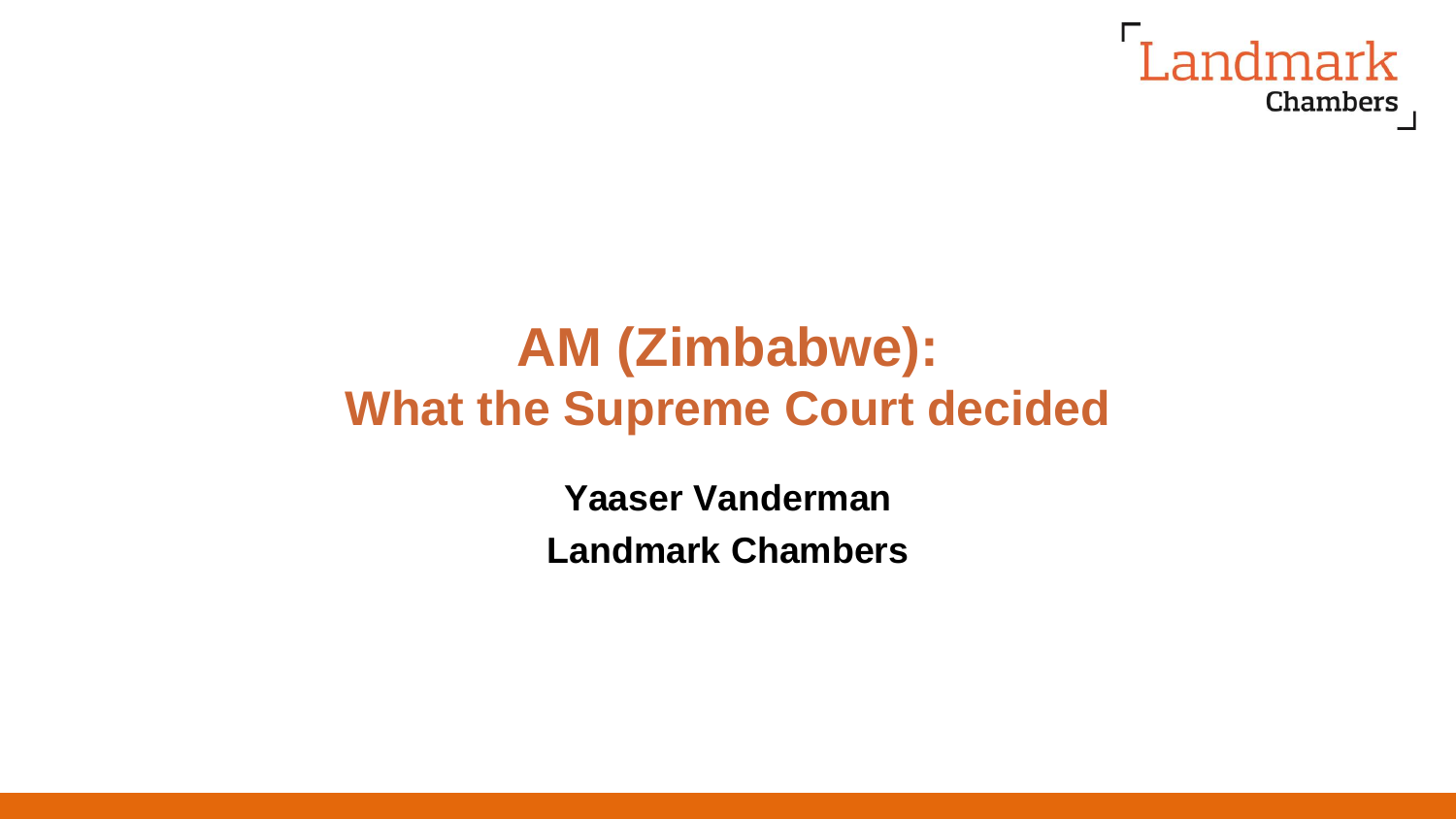## **AM (Zimbabwe) – Court of Appeal**

- Court of Appeal:
	- *"Clear"* that *Paposhvili* relaxes the test "*only to a very modest extent"*: para 37. Only "*a very modest extension"*: para 39;

**Chambers** 

- *Paposhvili* "*plainly regarded [N v UK] as rightly decided*"*:* para 40. Only *"clarifying*": para 39(iv);
- **New test**:
	- Art 3 not confined just to deathbed cases: para 38
	- BUT now includes real risk of being exposed to serious, rapid and irreversible decline in state of health resulting in:
		- Intense suffering; or
		- Significant reduction in life expectancy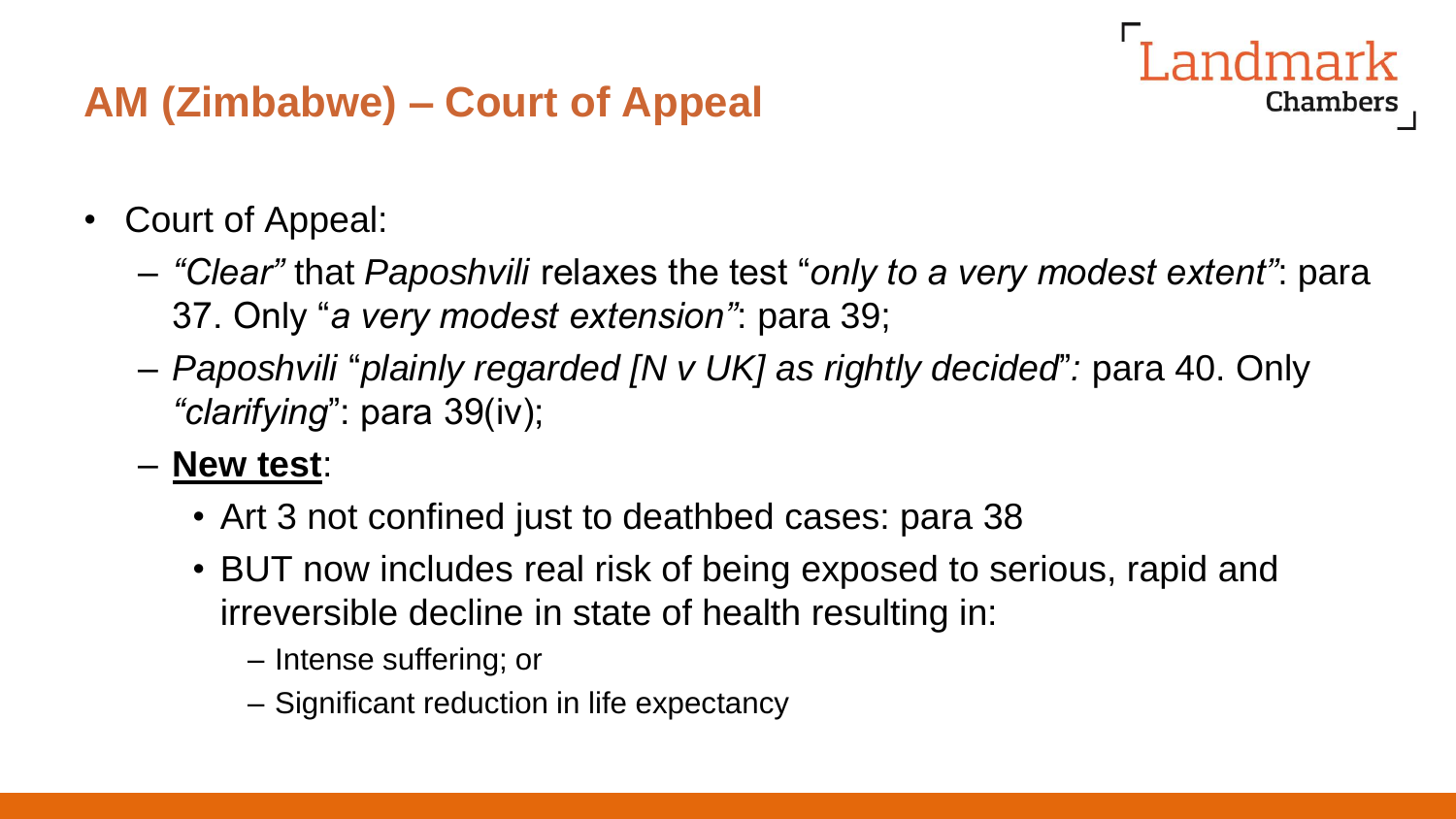- **Substantive test**
- Accepted Court of Appeal's interpretation was wrong: para 30
- **Actual test** is:
	- Real risk of being exposed to:
		- Serious, rapid and irreversible decline in state of health resulting in intense suffering; or

Landmark

**Chambers** 

– Significant reduction in life expectancy.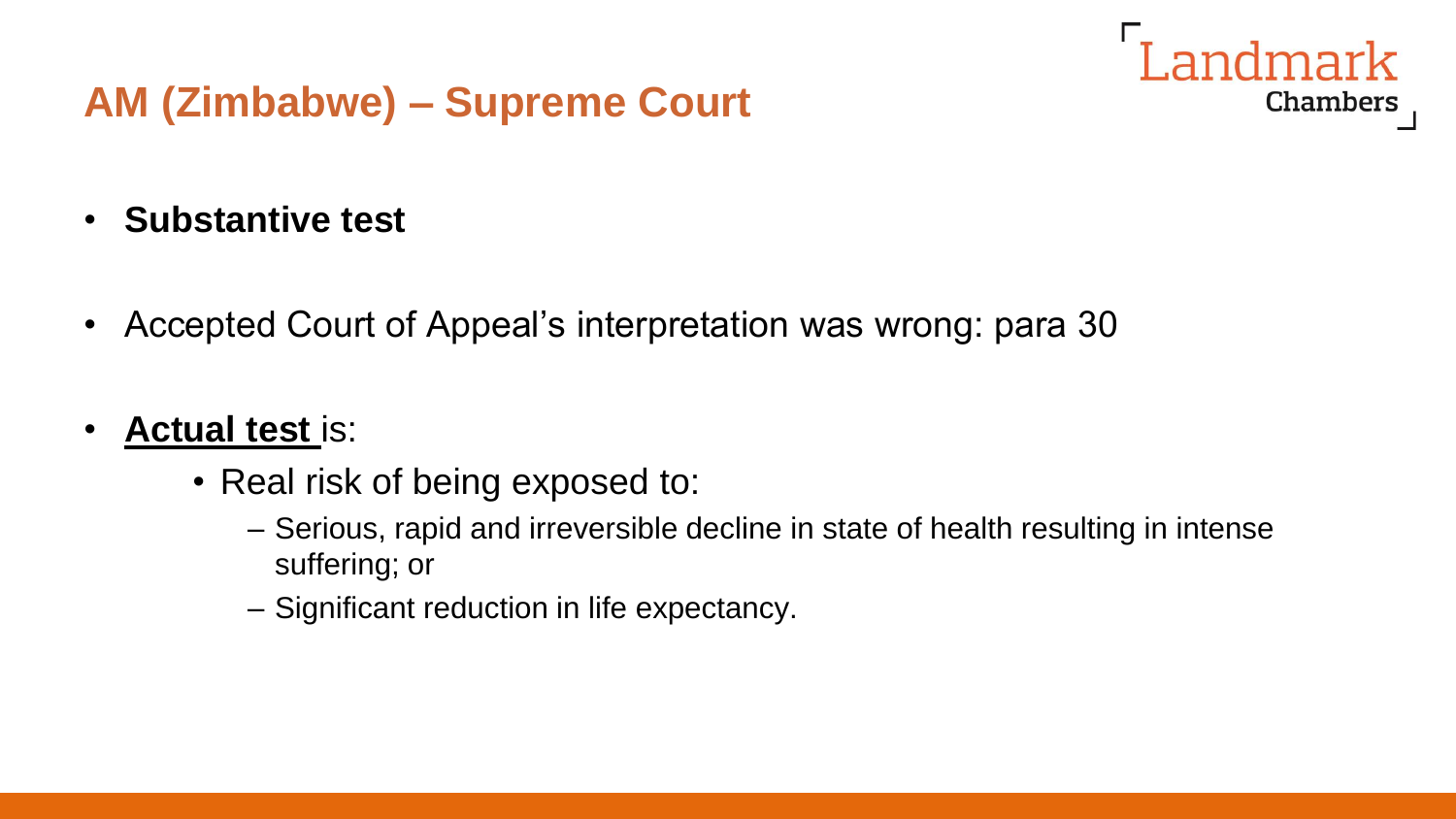

- What is "*significant"* reduction in life? (para 31)
	- Means "*substantial"*;
	- "…*death in the near future is more likely to be significant than any other reduction"*
	- *"near future"*? *–* reduction to 2 years life expectancy "*might well be significant"* for 24 year old but "*might well…not be"* for 74 year old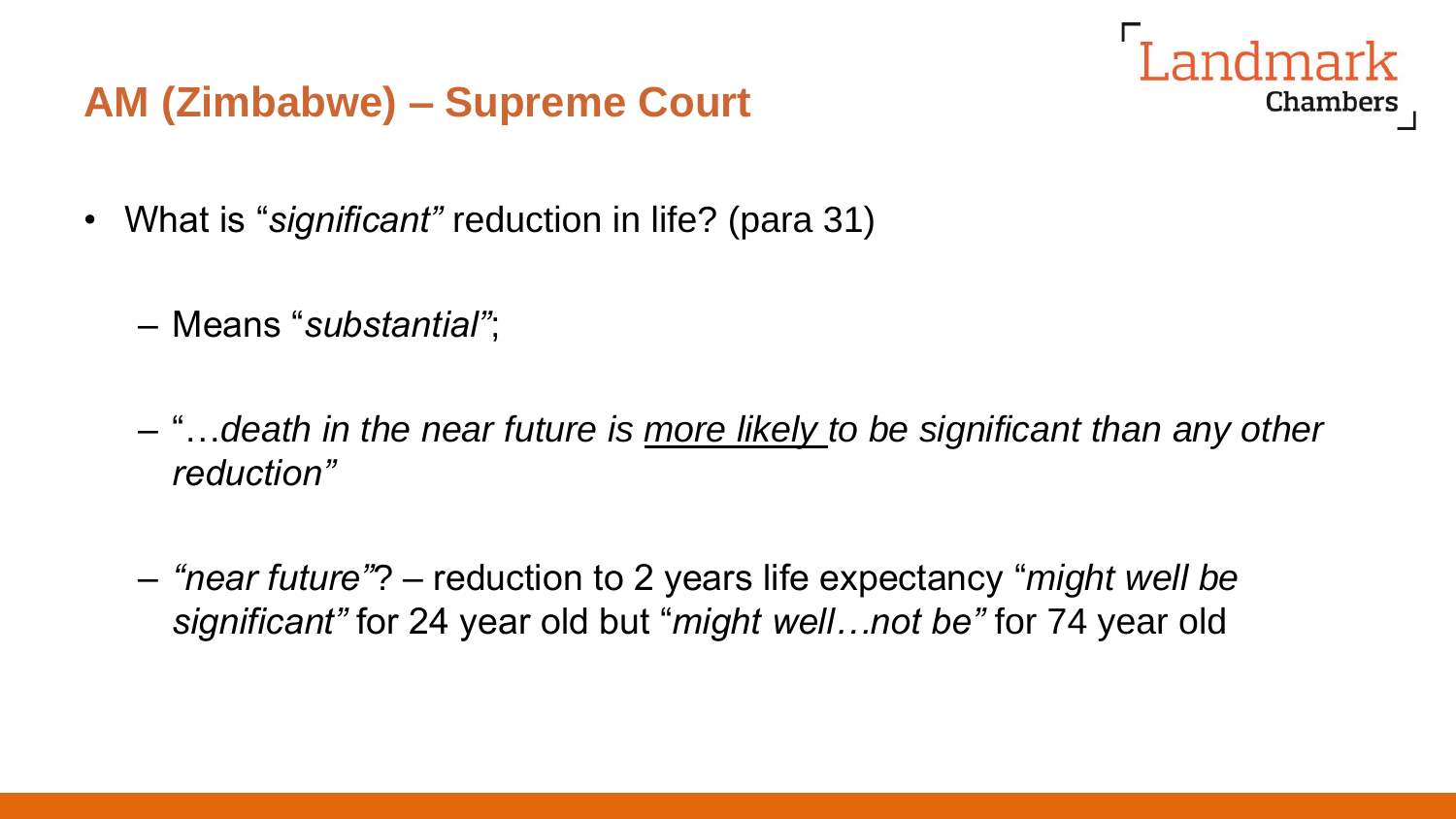#### • **Procedural steps**

- Significant change: "*on no view…mere clarification"*: para 32
- Previously:
	- Degree of speculation as to impact of removal on health counted against applicant: *N.* Had to prove extent and speed of deterioration as well as amount of treatment in receiving country;

Landmark

Chambers

• Theoretical availability of medical treatment sufficient: *N*.

#### – **Now**:

- Degree of speculation counts in applicant's favour. No need to show "*clear proof";*
- Theoretical availability insufficient. Will applicant actually get treatment?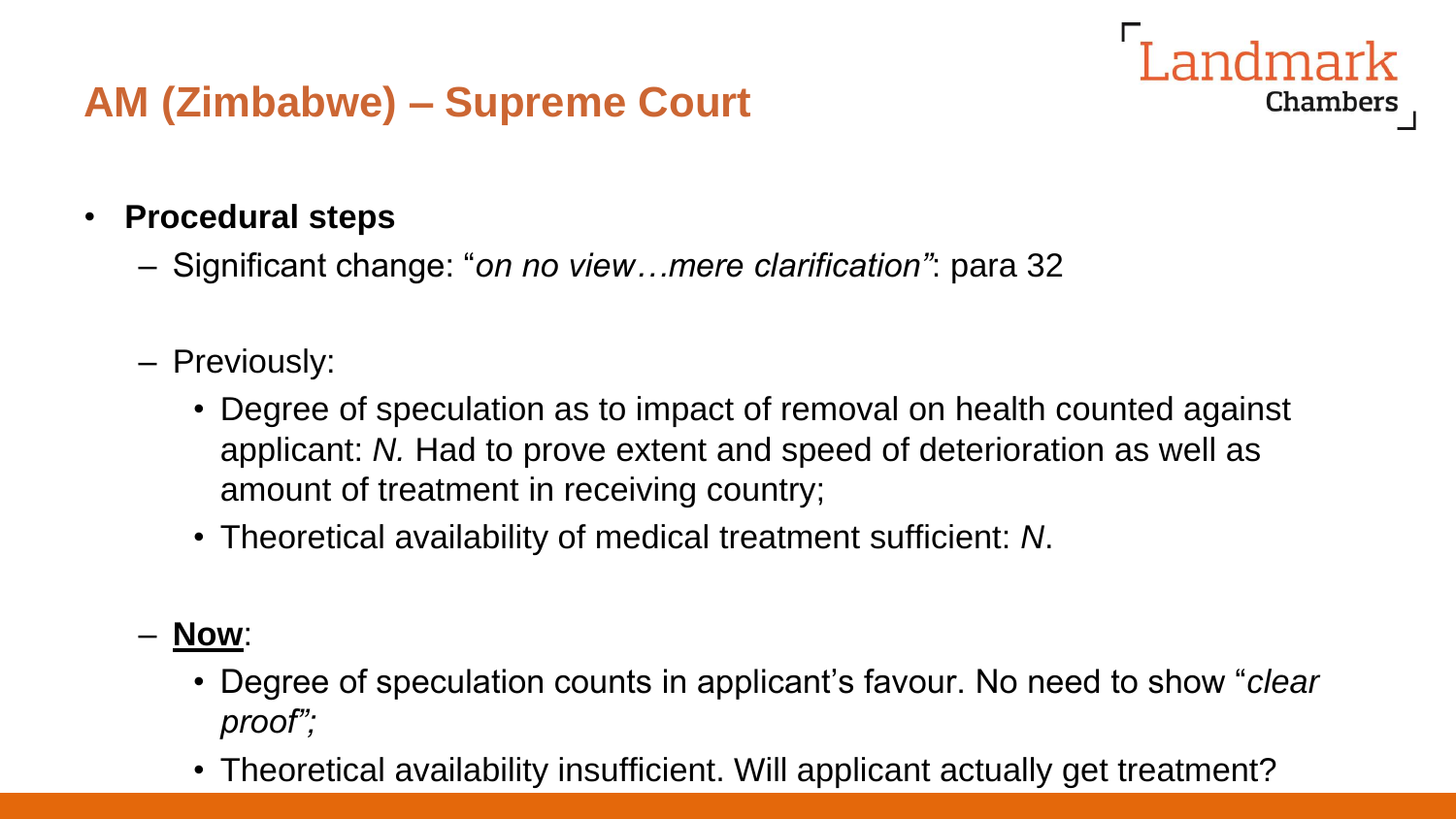- **Procedural steps**:
	- 1. A must raise prima facie case of potential infringement of Art 3: para 32. Evidence "*capable of demonstrating substantial grounds for believing"* breach:
		- Evidence of treatment in receiving country *"not without some credibility*" or there was *"no guarantee*": *Paposhvili,* para 197;

Landmark

Chambers

- 2. Burden shifts to State: must dispel "*any serious doubts*" as to availability and accessibility of suitable treatment in receiving state: para 33;
	- General and specific situation in receiving country, cost and proximity of treatment, existence of family network: *Paposhvili*, paras 187 and 191
- 3. If doubts persist, individual and sufficient assurances: *Paposhvili*, paras 187 and 191